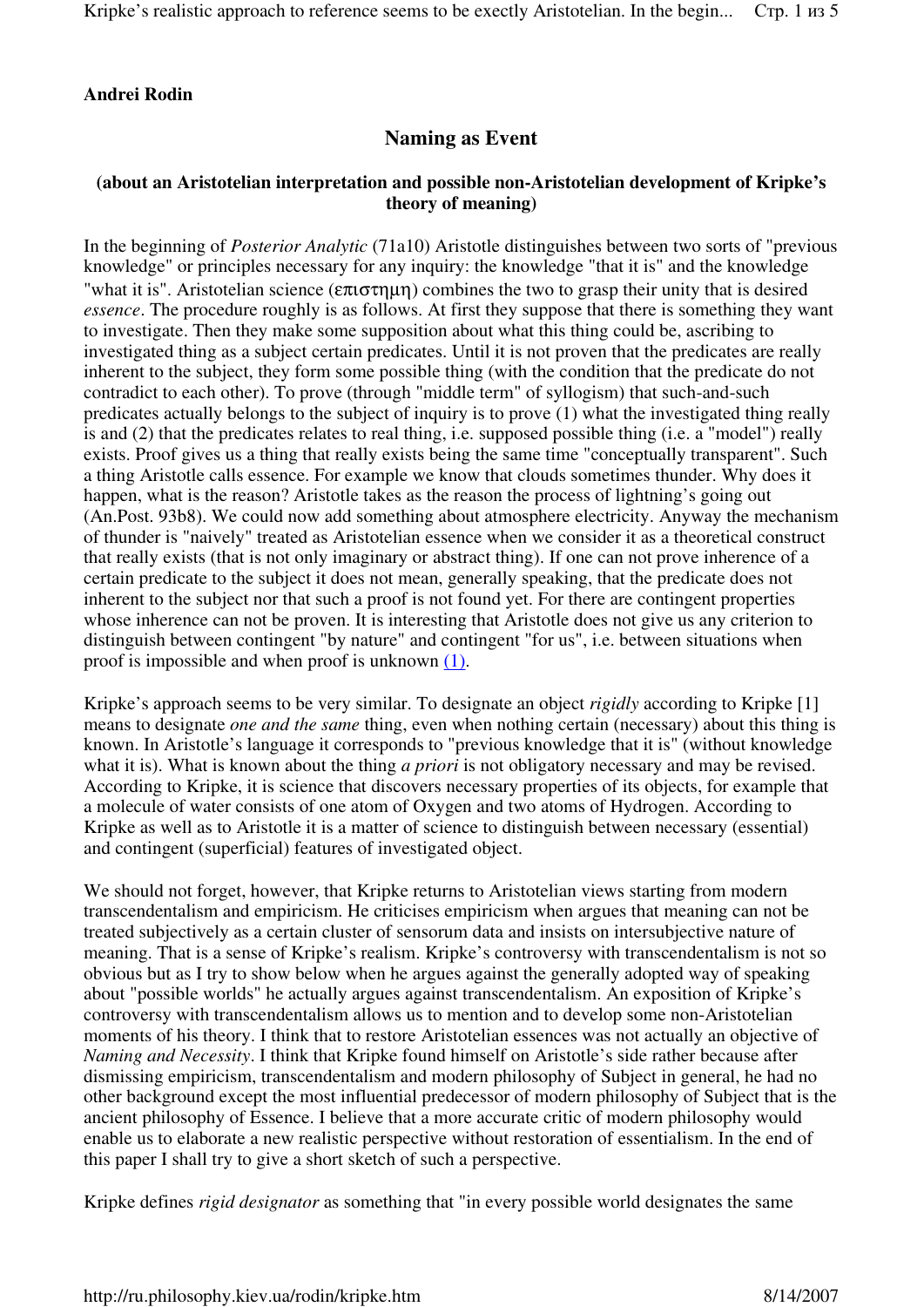object" ([1], p.48). He notes then that in this definition "we don't require that the objects exist in all possible worlds". Why Kripke does such a remark? What can make one to think that identity in all possible worlds implies existence in all possible worlds? Note, that Aristotelian interpretation of Kripke's theory presupposes such an implication. I presupposed it myself, establishing a correspondence between Kripke's rigid designation and Aristotle's "knowledge that it is". In spite of the fact that therefore Aristotelian interpretation openly contradicts Kripke's note mentioned above, I think that this interpretation is reasonable. I believe that Kripke himself had Aristotelian essences in mind when he elaborated his theory of meaning. Starting from possible worlds Kripke then left it for Aristotelian essences. He did not claim that he reduced a designation in possible world to designation of essences and so we can not accuse him in inconsistency. But he gave us no idea of how (actually) non-existent things could be rigidly designated. To include in Kripke's theory the case of nonexistent referent we should interpret it in a non-Aristotelian way. I think it is important since the idea of Kripke's realism is to justify rather the social reality of meaning than the physical reality of "external world". I shall propose such an interpretation later but now let us consider a relation of Kripke's theory to transcendentalism on the one hand and essencialism on the other hand in more details.

Kripke turns to Aristotle already on the pp.52-53 of his book discussing "transworld identification problem" that is the problem of criteria of being the same in different possible worlds. Kripke's decision is as follows. Since we use the notion of possible worlds to describe different states of some objects, these object's identity is presupposed from the very beginning and not need to be specially justified with respect to possible worlds construction. If you like (and/or if it gives you some technical profit) you may treat a possible situation where this table were in another room as if it would belong to "other possible world" but anyway you consider *this* table but not another one. Later you may discover that some properties of the table remain the same in all possible worlds (or, more accurate, in all possible worlds where this table exists) while others properties vary from one possible world to another. The former the call essential properties, the latter contingent ones. However it does not mean that criterion of identity of this table is a conjunction of its essential properties for to speak about some possible situation and moreover about possible worlds such a identity should be presupposed. This identity according to Kripke is given by rigid designation that may include an indication of some contingent properties of designated object (that is why a contingent *a priori* true is admissible) while (some of) its essential properties may be discovered with later scientific researches (that is why a necessary *a posteriori* true is admissible).

I think however that it is not only the matter of logical technique whether to speak about different states of the same thing or about different possible world where the thing is in different states. For the two approaches have different philosophical background. Roughly speaking we choose here between ancient essencialism and modern transcendentalism. What is common for the two that is a presupposition of identity prior with respect to every possibility. Such an identity includes every possibility into "bundle of possibilities" relating to the *same* thing. (This presupposition is obviously shared by Kripke.) However concepts of identity, necessity, possibility and contingency are very different in the two cases. What is identity of essence for Aristotle I just mentioned above. But what identity is presupposed when they speak about possible worlds? Dealing with transworld identification problem Kripke believed that notion of possibility in the case of possible worlds abstraction does not presuppose identity except the identity he described and that was similar to Aristotelian essence. I believe that it is not the case. For notion of possible worlds presuppose an extra-world identity that is Leibniz's transcendent divine subject or Kant's transcendental human subject. This is the identical transcendent(al) subject who "observes" (constructs) possible worlds. I do not think that it is right to use the notion of possible worlds purely technically ignoring this metaphysical background. Ignoring this context we rather find ourselves under its power than slip it out. The difference between essencialistic and transcendentalistic understanding of prior identity is of great logical importance. Nominally in both cases the prior identity is called "subject" but in different cases the term means different things. Essencialistic (Aristotelian) subject is an identity that remains the same while its contingent properties vary. (Essential properties also remain the same but it is rather a symptom than a foundation of identity. It exactly coincides with Kripke's point of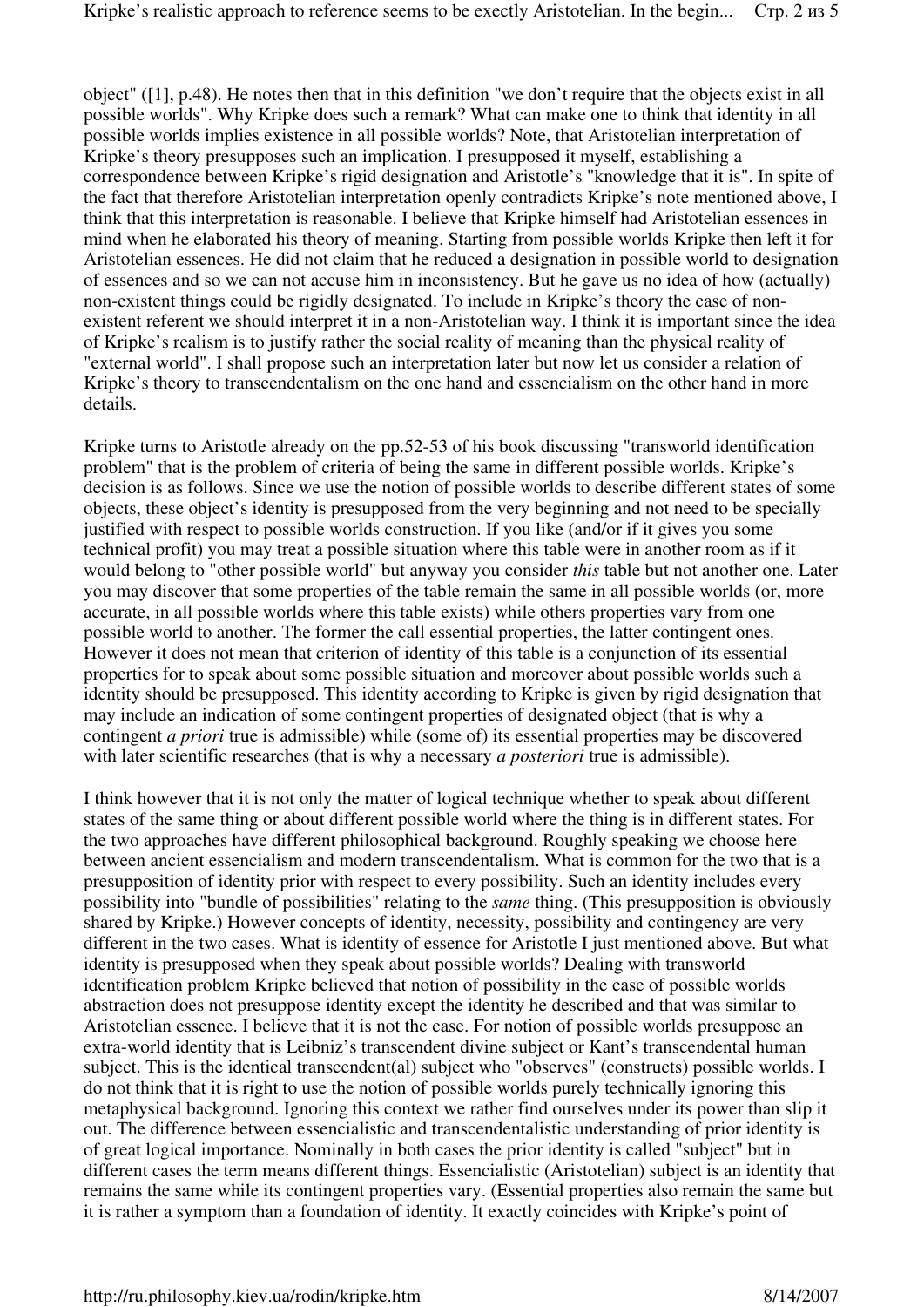view.) Transcendentalistic (Leibnizian or Kantian) subject remains the same while all the world as a whole vary, or, more accurate, while different possible worlds change each other. Essencialistic subject is a "bed" of all its properties, while transcendentalistic subject is a *person* constructing possible worlds. In transcendentalistic perspective all the properties become in a sense contingent (with respect to transcendental subject) and Aristotelian notions of essence and of necessary property loose their sense. Every possible world appears to be contingent as a whole while relations of its elements are necessary. It can be clearly seen in Newton's mechanic which was developed in transcendentalistic perspective (cf. the notion of "external observer"): world trajectories of particles are contingent in a sense that there is no reason for every particle to have a world trajectory it actually has than some other (that is modern giving the *causa finalis* up); the same time every world trajectory is completely determined so that the past with necessity causes the future. Paradoxically, the notion of contingency plays much more important role in deterministic Newton's physic than in Aristotle's physic that admits contingency in the world. For in Newton's physic the world always remains *fundamentally* contingent while for Aristotle contingency is only a sort of veil covering the essence, some inevitable illusion that hides the truth. The concepts of necessity are also different in both cases. Essencialistic necessity is not differed from contingency *distinctively.* There is no *strict* boundary between the two (2). Necessary was what one managed to prove (of course it does not resolve the problem of false proof). Nobody knows what may be proved in the future. There are "verisimilar" things that take place "in majority of cases" and there is a special kind of verisimilar proof (so called *dialectical* syllogism) for such things (An.Post. 93a15, Top.100b18-30, 157a20- 158a25). I guess that Nietzsche's provocative idea that one thing may be *more necessary* than another [2] is much closer to Aristotle than to Kant. For Kant puts necessity and contingency in different domains - transcendental and empirical correspondingly. To confuse the two is a mortal sin for transcendentalist. While to confuse an essential feature with a contingent one is a particular error to confuse a transcendental and empirical spheres is a principal misunderstanding. Kripke's anti-Kantian concept of *a posteriori* necessity (correlative to that of *a priori* contingency) seems to be very Aristotelian. Descriptions based on contingent features, conjectures and "established facts" all belong to the same sphere of scientific construction. To distinguish between them is a matter of scientists rather than of philosophers.

The problem of crossworld identification arises when transcendentalism is revised. For transcendentalism it is empirical content that fill transcendentally conditioned possibilities in to make things actual. In the frameworks of such an approach they speak not about different possible states of one and the same thing but about different possibilities constructed by the same transcendental subject that may be fulfilled in experience. In this case there is no need to look for some other crossworld identity except that of transcendental subject. Renouncing a transcendental subject but saving possible worlds we appear in a problematic situation. Are there other solutions except a return to Aristotelian essencialism?

A solution I would like to suggest here is inspired by Deleuze's *Difference et Repetition* [3] and *Logique de Sense* [4]*.* Let as consider a bundle of possible worlds without identical extra-world subject. Let us also give up an idea that *any* identity should fasten a number of possibilities together. Possible worlds without presupposed identity make what Deleuze calls *series .* World series is not a variation of the same world while its sameness is not presupposed. That is why, according to Deleuze's logic, it is rather *repetition* than variation. However it is not a repetition *of the same* world because such a repetition presupposes this "same" as a prior identity. (It is the crucial point of Deleuze's argumentation.) It is rather a *repetition of repetition* (or "*dressed repetition*" as Deleuze calls it) that coincides with the most radical ("*nude"*) *difference* because it means that the world changes such a way that no identity avoids changes, whether it is identity of transcendent(al) subject or identity of essence. Such a change Deleuze calls *an event* that is a moment of transformation of identities one into another, i.e. their "births and deaths". As a moment of transformation of all the world an event unites the world but unlike the cases of essencialistic and transcendentalistic doctrines such an "eventual" unification presupposes no prior identity.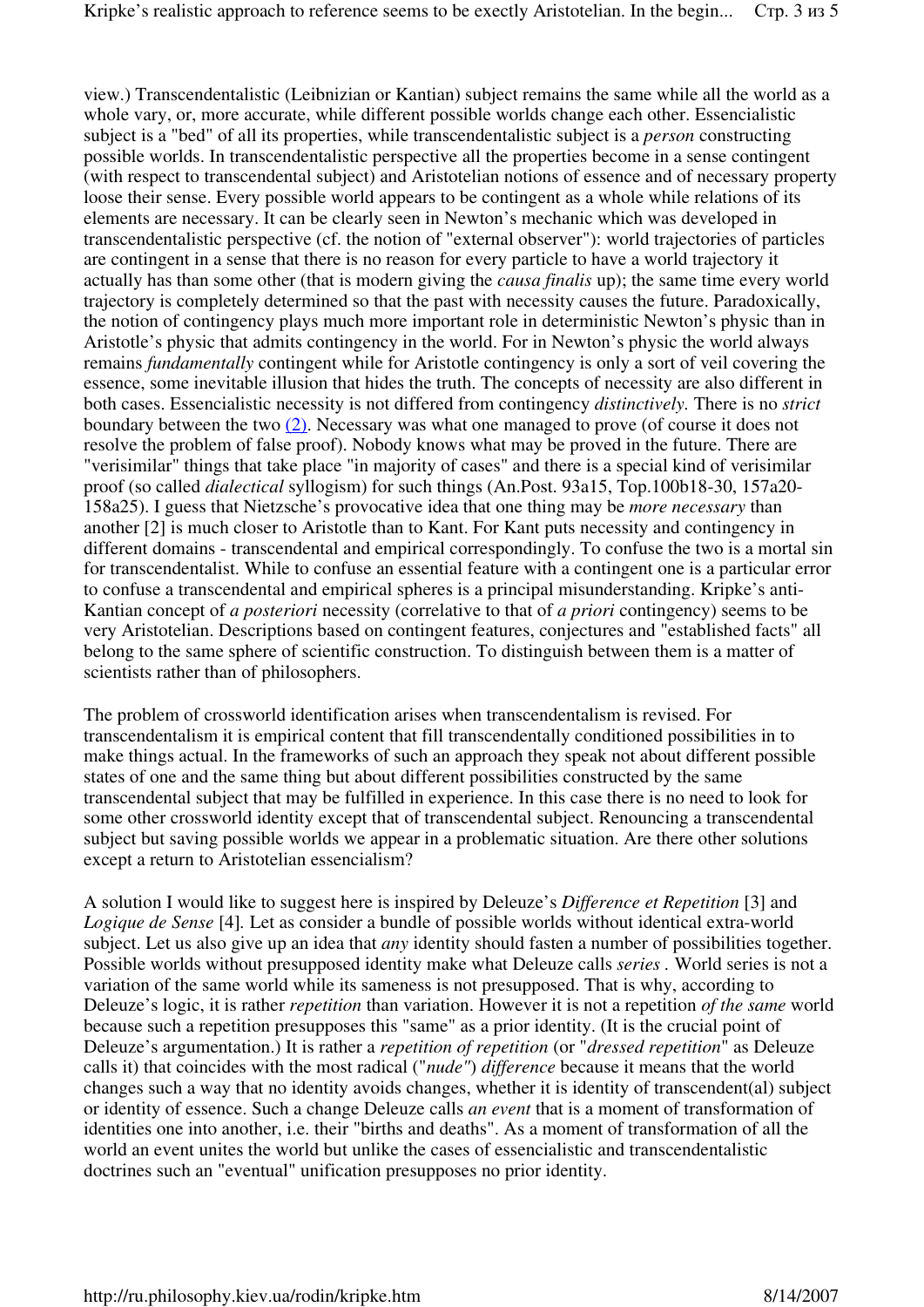This reasoning sounds very metaphysically but I believe that it can help us to develop Kripke's theory in a non-Aristotelian way *analytically*. Note first of all that the notion of event actually appears in Kripke's discourse. I mean his *initial baptism* that is a primary fixation of a referent by name and/or some kind of description (that may be based on contingent features of the referent). Putnam who developed in [5] a theory of meaning that was very close to Kripke's directly called a corresponding notion "*an introducing event*"*.* Although Kripke uses the word "baptism" in quotation marks I believe that his reference to Christianity here is essential. For Kripke after Christian theology (which strongly influenced transcendentalism) considers an event as an unique act of foundation namely a foundation of identity of meaning. That is true that Kripke tries to consider an event rather socially than mystically, but nevertheless it remains "initial" and I believe mystical. Of course a nominalistic idea of linguistic convention is an idealisation, but this idealisation is basically confirmed with real everyday social practice of making agreements (and also is modelled with scientific terminological practice). "Initial baptism" seems to respond nothing but *ceremonial* practice (3). I think that it is true that ceremonial practice actually also belongs to our everyday experience but to demonstrate this fact it is not enough to put baptism in quotation marks. We have to elaborate notions of ceremony and of event more accurately.

A ceremony is essentially a repetition. It may be considered as a repetition of *the foundational event*. Kripke's "initial baptism" seems to be such sort of event that founds use of a certain word as a ceremony. However taking baptism more seriously we should admit that its foundational status is relative. For such a particular baptism refers to certain "original" baptism that appears to be doubly foundational: accordingly the Christian tradition it is a baptism carried out by John the Baptist. Together with critics of foundationalism I claim that a ceremony actually has no *unique* foundation and it is rather Deleuzean "repetition of repetition". However I do claim not that Kripke's "initial baptism" never occurs nor that foundation in general is an illusion (nor that it is a *bad* illusion). I claim on the contrary that *every* event in general and every speech act in particular, combines these two aspects: the aspect of reference to foundational event in the past and the aspect of creation of foundation for the future. Both aspects are in different senses foundational. We should distinguish not between "foundational" and "caused" use of words but between its two aspects: the first relating to the past and the second relating to the future.

Let me make the same claim in other terms. They distinguish between history and prehistory. And they usually suppose that prehistory *historically* precedes history that is obviously inconsistent. Jaspers who very good showed irreductibility of history and prehistory to each other [6] did the same thing. I think that we should change our understanding of both history and prehistory to consider *every* event as historical and prehistoric the same time. Every event is historical in the sense that it refers to its past prehistory as to its foundation and it is the same time prehistoric in the sense that it itself prepares a foundation for future events.

Let us to specify some notions. I think that the notion of possible worlds is hardly relevant to the case of absence of transcendent(al) subject. For in this case strictly speaking we can not use a notion of possibility nor can we use a notion of world. For as Kripke argues - and I am completely agree with him at this point - to speak about possibilities we should presuppose some identity . And if not to restore essences we can not speak about possibility here. A notion of world I believe is not in the case relevant either for it is only a extra-world subject who can "to complete" a world as a whole. Thus without such a subject we can rather speak about *virtual medium* than possible worlds. What is important is that events taking place in the medium correlate not only with existent but also with non-existent things. For an event is a transition from existent to non-existent and *vice versa* ("births and deaths")*.* It is an event in virtual medium that accordingly Kripke's definition of rigid designation is identical to remain the same in different possible worlds independently of the fact whether it corresponds to existent or to non-existent thing.

Let me finally add one argument that does not directly relate to the subject of *Naming and Necessity.*  I guess that in our contemporary situation it is *not* enough to be able to deal with an organisation